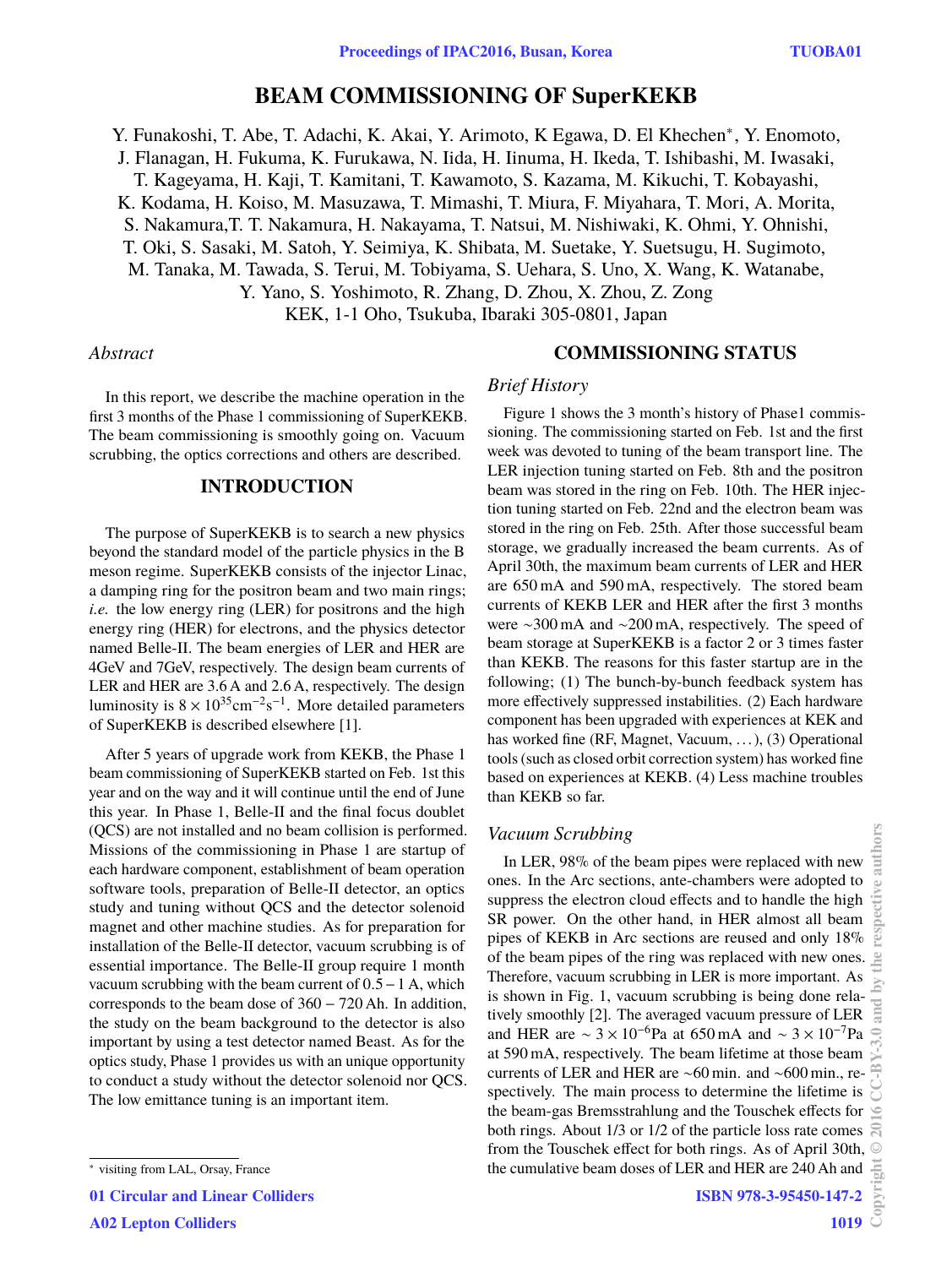

Figure 1: Three-months' history of SuperKEKB.

190 Ah, respectively. The target beam currents and the total beam dose at the end of Phase 1 are 1 A and 720 Ah for both beams, respectively.

No serious problems during vacuum scrubbing have been found. A big concern is that beam aborts accompanied by localized pressure bursts have been frequently observed in the LER. The beam aborts are triggered by the beam losses. The locations of the pressure bursts are spread out over the ring, but the frequent pressure bursts have been observed in several particular beam pipes near the IP. Most pressure bursts have occurred near or inside the aluminum beam pipes in dipole magnets. The reason for the pressure bursts has not been well understood. Possible causes are the discharge at poor electrical contacts against the wall current and the collision with dust particles. We need to be careful about this issue, although some aging effects are also observed. Another problem is a nonlinear pressure rise against the beam current in LER. We found that the vacuum pressure and the electron cloud density at the aluminum bellows chambers without TiN coating show the nonlinear behavior maybe due to the electron multipacting. A test study to install solenoid coils or permanent solenoid magnets showed that the solenoid field of ∼100 Gauss can effectively suppress the nonlinear behavior. This type of bellows chamber has a length of 0.2 m and is located every 3 m on average in the ring. We have a plan to install permanent solenoid magnets at all of the bellows chamber in the ring during Phase 1. Copyright Copyright Copyright Copyright Copyright Copyright Copyright Copyright Copyright Copyright Copyright Copyright Copyright Copyright Copyright Copyright Copyright Copyright Copyright Copyright Copyright Copyright C

## *Optics Corrections and Others*

Optics corrections are the base of the machine operation. Bases of the optics corrections are the system check of the BPMs and the steering magnets with beams. As for the BPM check, we found some problems such as mis-connections of BPM cables with a small number of BPMs by making orbit bumps, gain calibrations of BPMs have been done with beams and Quad-BPM measurements (to measure a difference between the field center of quadrupole or sextupoles magnets and the center of near-by BPM) have been almost finished. As for the steering magnet check, we found an error with the excitation curve of some steering magnets by making orbit bumps. A reliable closed orbit correction system has been established based on the above measurements and modifications. From the orbit measurement data, the circumferences of the rings were estimated. It was found that a difference between measured value and the design value of the LER circumference is as small as ∼2 mm and a difference in the LER and HER circumference is ∼0.2 mm which is well within the adjustable range of  $\pm 3$  mm using the LER chicane magnets. This shows that magnet alignments are accurate.

On the base of those measurements, optics study and corrections are in progress. At SuperKEKB, we follow the method successfully used at KEKB. Optics corrections on X-Y coupling, dispersions and beta-beat are done iteratively. Since there are not enough single path BPMs, we rely on